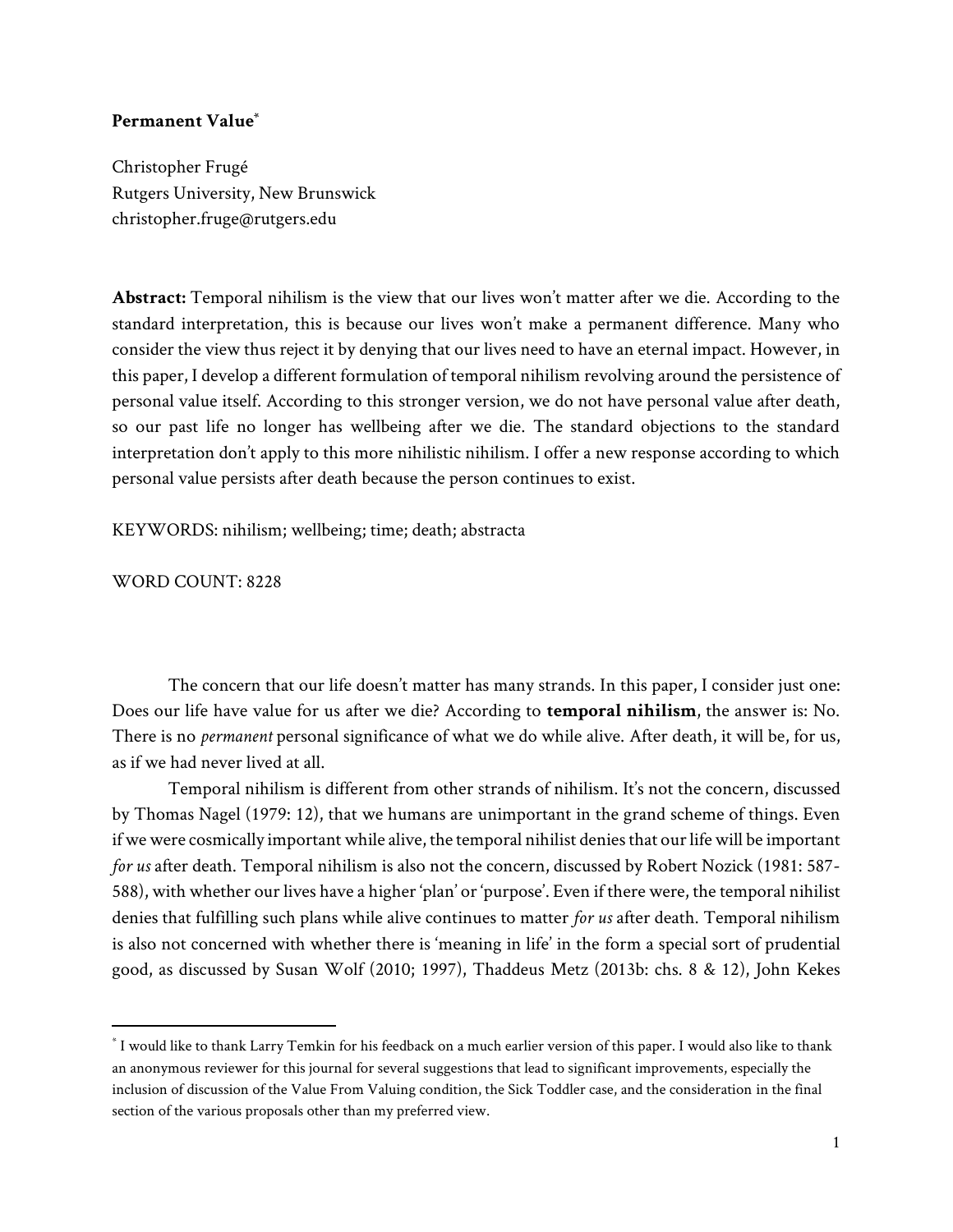(2000), David Wiggins (1976), and Richard Taylor (1970: ch. 18). Even if we acquired such meaning while alive, the temporal nihilist thinks it vanishes upon death.

According to the standard interpretation, temporal nihilism is the view that our lives don't permanently matter because they don't make a permanent impact upon the world. The standard response is that something can be valuable without needing to make a permanent difference. While this may be so, it doesn't undermine the strongest version of temporal nihilism, which holds that personal value *itself* is not permanent. After death, nothing is valuable for us – permanent difference or not. In this paper, I argue against this form of temporal nihilism. Things can be valuable for us even when we're dead, because we still exist after death.

In Section 1, I discuss the standard interpretation of temporal nihilism. In Section 2, I suggest that relationalism about personal value offers resources to develop a stronger version. In Section 3, I use these resources to formulate an argument for this stronger version. In Section 4, I discuss how we can reject this form of temporal nihilism if we hold that that personal value can permanently persist after death. In Section 5, I argue that personal value can in fact permanently persist after death. In Section 6, I canvass several conceptions of the subject of wellbeing that purport to underwrite this permanence, and I tentatively suggest that we should hold that people exist after death as abstract objects.

As a terminological note, at issue in this paper is *personal* value, so all references to 'value' pick out value for someone. And for stylistic variation, I interchange talk of the value of someone's 'life' – where this means the value of someone's life for *them* – with talk of that person's 'wellbeing', whereby I mean their *lifetime* wellbeing.

### **1. Temporal Argument for Nihilism**

The standard conception of temporal nihilism takes it to be the concern that all we do while alive will eventually turn to ash and dust. As Thomas Nagel puts the worry, "It is often remarked that nothing we do now will matter in a million years" (1979: 11). Robert Nozick portrays concern as "it shouldn't *ever* be as if you had never existed at all…A significant life is, in some sense, permanent; it makes a permanent difference to the world" (1981: 582). And Tolstoy confesses his own fears:

Is there any meaning in my life which will not be annihilated by the inevitable death that awaits me?…Today or tomorrow sickness and death will come…and nothing will remain other than the stench and the worms. Sooner or later my deeds, whatever they may have been, will be forgotten and will no longer exist. (1987: ch. 4)

On this conception, temporal nihilism is the view that our life doesn't matter because at some point it will no longer have any effect on the world.

Meghan Sullivan formulates this in terms of the **Permanence Principle**: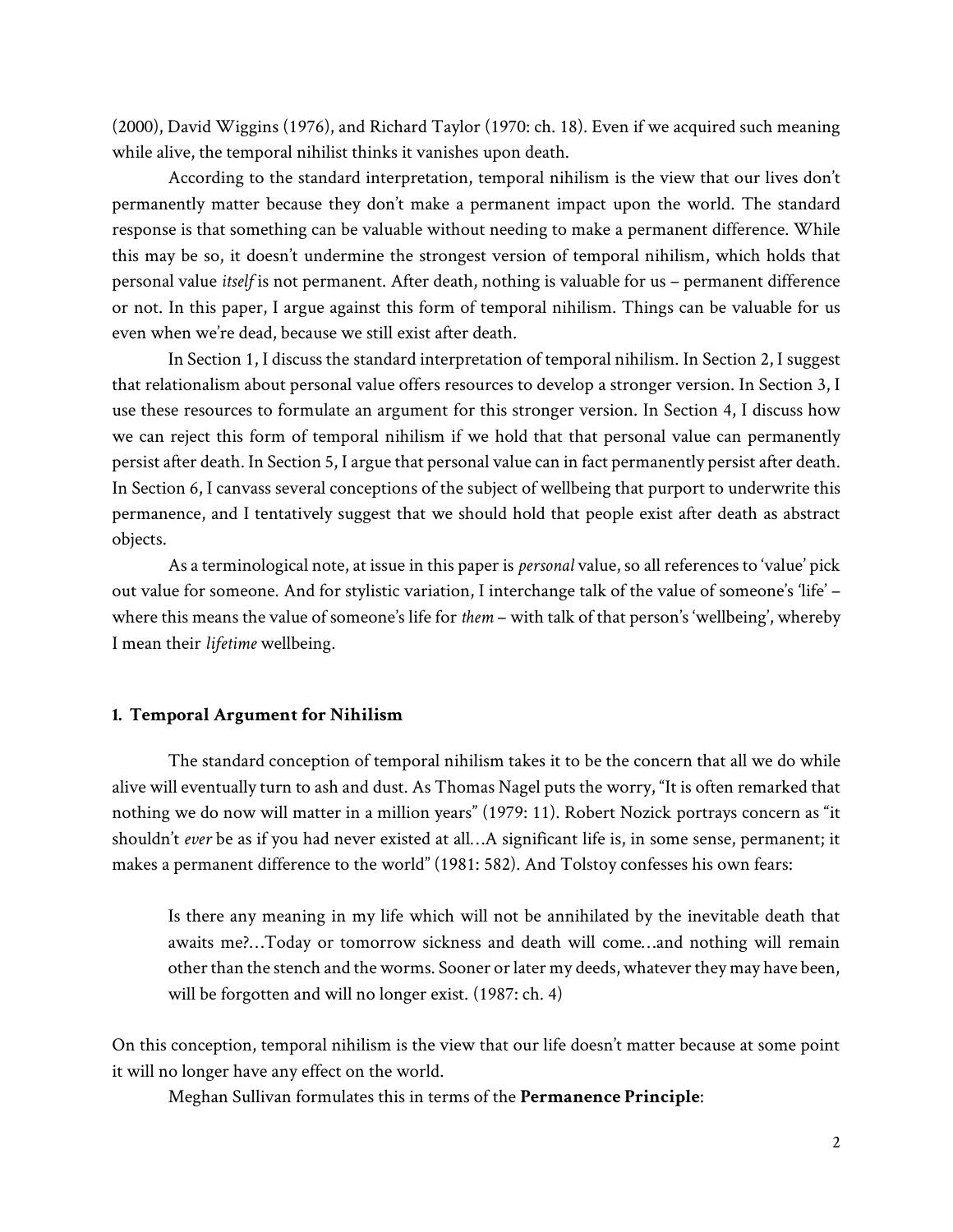*Permanence Principle*: The meaningfulness of an activity at a time depends upon it making a permanent difference in the world. (2018: 169)

Sullivan uses the Permanence Principle to construct the **Temporal Argument**:

- 1) Permanence Principle: The meaningfulness of an activity at a time depends upon it making a permanent difference in the world.
- 2) Nothing we can do will make a permanent difference in the world.
- 3) Therefore, nothing we can do has meaning now.

Given the eventual heat death of the universe, Premise 2 seems fairly secure. So to reject this argument we need to reject Premise 1 by rejecting the Permanence Principle.

There are good reasons to do so. Sullivan rejects it because she holds that something can have meaning due to relations to what happened in the past (2018: 180). Nagel denies it by denying that mattering now depends on mattering later (1979: 11). And Nozick doubts that permanence in itself can endow something with value (1981: 585). The lesson is that something can have personal value at a certain time without having eternal effects.

While this is true, the Permanence Principle does not capture the most forceful strand of temporal nihilism. Look again at Tolstoy's confession. He certainly expresses something like the Permanence Principle when he laments that all his deeds will "be forgotten and will no longer exist". But he also hints at a different concern when he asks, "Is there any meaning in my life which will not be annihilated by the inevitable death that awaits me?". Tolstoy seems to think that his life has meaning *while* he's alive but *won't* after death. This suggests a different conception of temporal nihilism.

### **2. Persisting Value**

The strongest version of temporal nihilism is the view that personal value does not persist after death. In order to understand what this means, we need to get clear on what it means for value to persist. That's the task of this section. In the next, I show how to use the persistence of value to formulate an argument for this stronger version. From here on, let 'temporal nihilism' pick out this conception.

In taking personal value to persist, temporal nihilists take personal value to be a relation not just to persons but also to times. In this respect, they are in good company. Consider **relationalist**  views about wellbeing. These hold that the value of something can change over time due to relations across time (McMahan 2002: ch. 2 sec. 6; Dorsey 2013; 2018). This is *not* the view that 'shape of a life' matters (for this view, see Slote 1982; Kamm 2003: 222-223; Glasgow 2013). Rather, it holds that the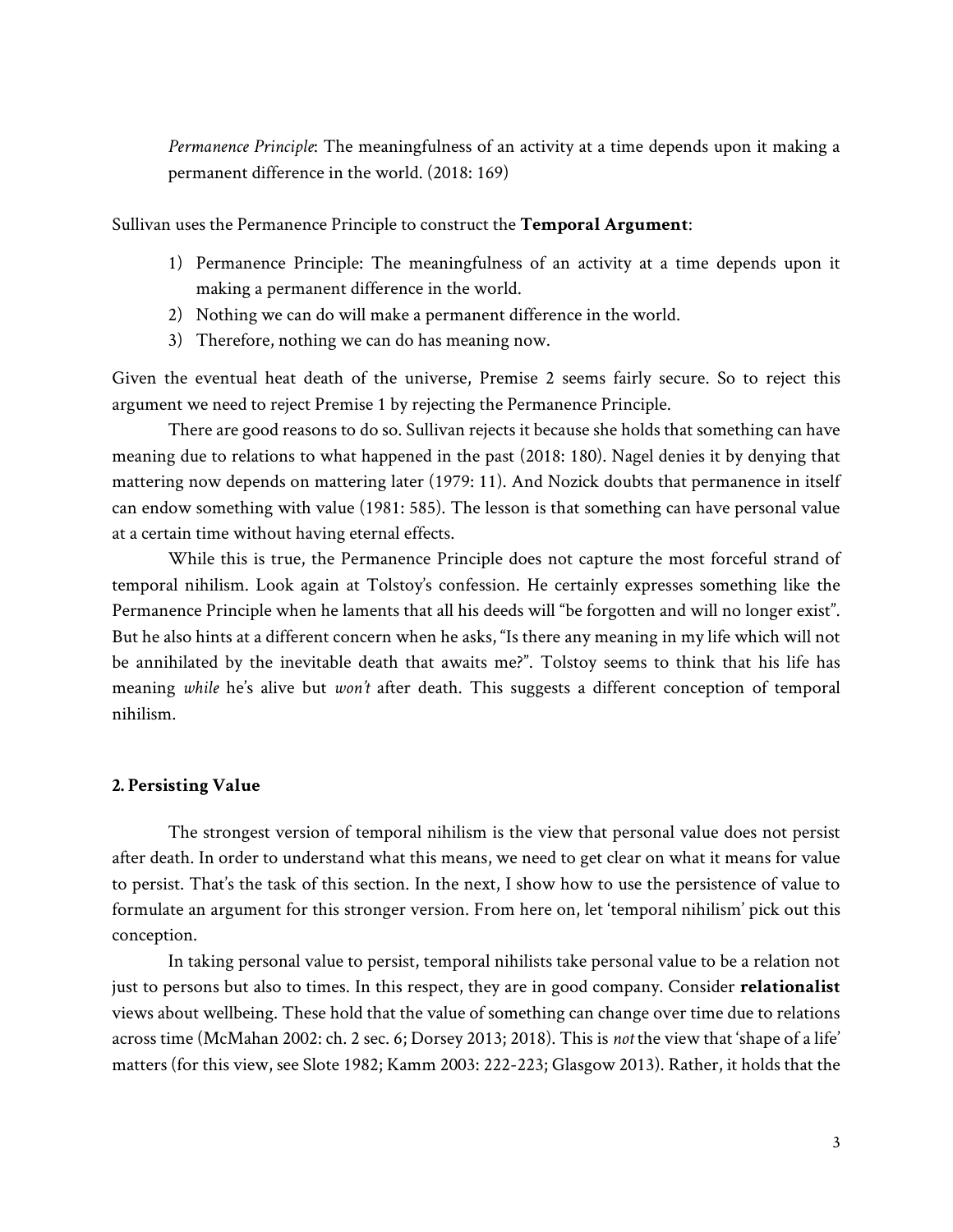value of something that obtains at a certain time can depend on what goes on at other times, and hence can differ across time.

As an example, take a modification of a case due to Jeff McMahan:

*Surgeon*: A brilliant but desperately poor student, *Studey*, toils to put themselves through medical school. These are years of unremitting hardship and spartan ascetism. At the end, they

*Option A*: go on to a successful career in medicine

*Option B*: have a nervous breakdown and flunk out.

McMahan's original case involves the medical student dying, but the point about retroactive changes is not specific to death, so I've modified the case accordingly.

*Option A* appears to retroactively change the personal value of Studey's past life for the better in that it 'redeems' their years of toil. *Option B* appears to make those years even worse, because it makes them pointless. On either option, even though the toil is in the past, it's value for Studey changes. Thus, because it depends on relations between things across time, personal value can vary across time, which means that personal value is relative to persons at times.

Given relationalism – or any other view that aggregates momentary into overall wellbeing over time (Frugé manuscript) – we must distinguish between the time the valuable thing attains from the times that it is valuable for someone. And we must also distinguish **acquiring** value from **retaining** value. *Acquiring* value occurs when someone *first accrues* value at some time *t* from something that attains at some time *t\**. *Retaining* value occurs whenever the value of something *persists* over time. Value can be accrued at time *t* but persist through time *t'*, or not persist by time *t\**. Given a relationalist view, value can be retained to varying degrees and valences – and might not even be retained at all.

To get a feel for value retention, take an analogy with money. Consider that dollar bills are the 'substrates' of monetary value, where monetary value as such is distinct from the physical dollar bill that 'bears' it. We can imagine that someone deposits money into their lifetime savings by inserting bills into an ATM, and that their lifetime savings is the pure monetary value they have – their total buying and spending power as of some time. After putting the bills into the machine, this person loses them, but they retain the bills' monetary value in the sense that their savings has increased and stays at that new amount for some period of time afterward. If they check on their account a month later, then, unless they've spent some of it or deposited anything else, the amount will be the same, even though the bills are long gone. This person's *lifetime* savings, then, is the total monetary value they have *retained* from the bills deposited into the ATM. But they don't necessarily *retain* this value forever. If they spend some of their savings, or if there is inflation, or if the bank goes defunct, then they have less – perhaps *no* – lifetime savings.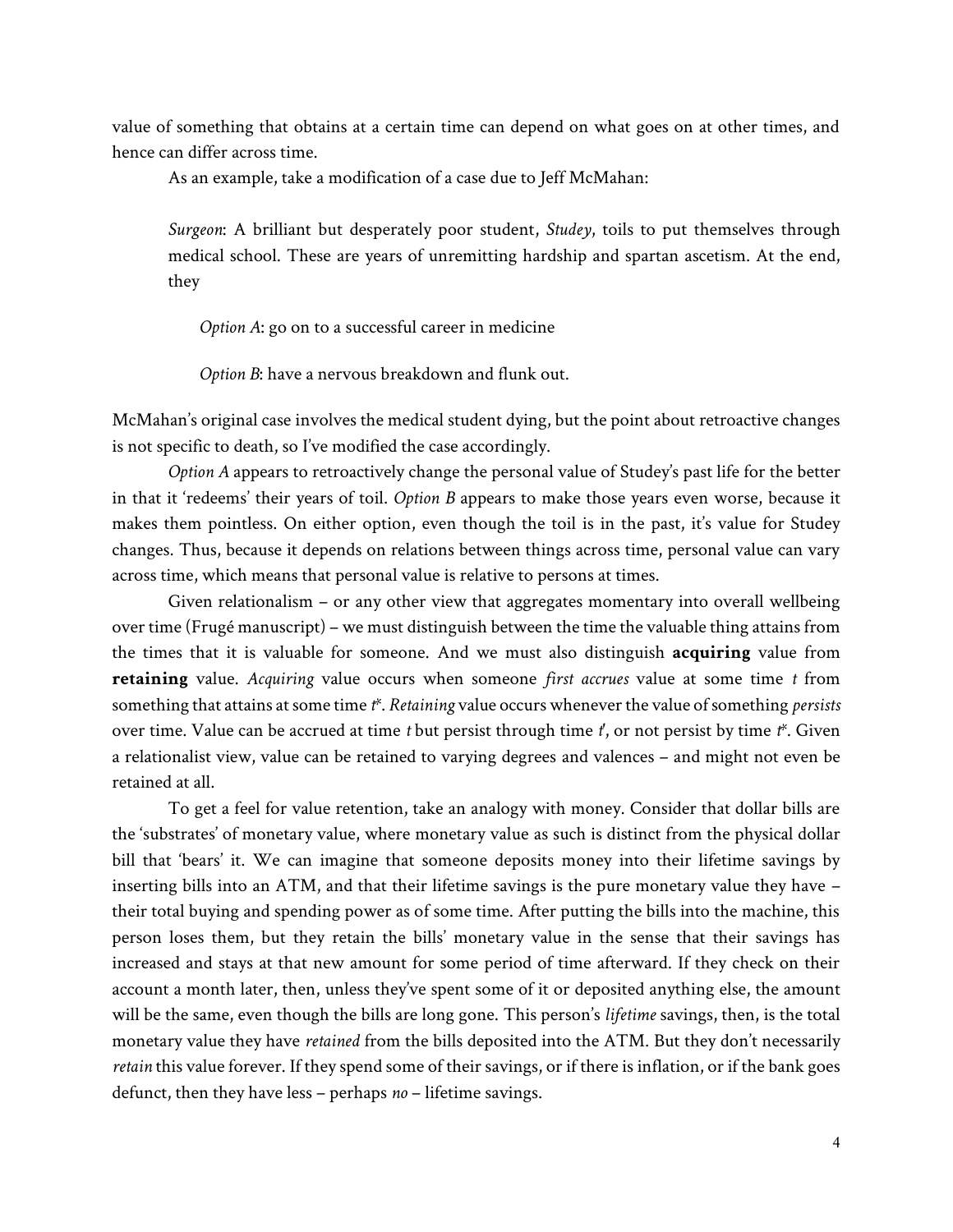Similar to how lifetime savings requires *saving* monetary value and not merely *depositing* it, overall wellbeing as of a certain time is how much value someone has *retained* as of that time, not merely *acquired.* And similar to how someone can retain the monetary value of the bills as nonmonetary substrates, a person can retain the personal value of non-normative substrates after these substrates are gone. Thus, a person doesn't retain fleeting pleasures or pains, satisfied or thwarted desires, or the particular event of achieving a goal. Those are gone as soon as the moments in which they occur have passed. However, a person can *retain the value* of these substrates. Indeed, in order for the person to have overall wellbeing as of a certain time and not merely a sequence of states of momentary wellbeing, then the person must have retained, as of that time, the *personal value itself* of some of the substrates from which they acquired value in the past. Much like how a person can have lifetime savings even once the bills used to deposit monetary value are gone, a person can retain personal value and thus have overall wellbeing even after the non-normative substrates are gone.

The strongest form of temporal nihilism, then, holds that all personal value for someone must occur at some time or other – wellbeing is always relative to a time. And this version of temporal nihilism also upholds relationalism, which allows value to be increased or reduced as well as*completely lost*. This more nihilistic nihilism holds that personal value is related to the person such that relative to times after death they don't possess any value from anything – including from what happened during their past life.

I'm inclined to endorse relationalism, and I'm even more inclined to hold that all personal value must occur at some time or other. Thus, I grant the temporal nihilist both assumptions. There is another way of rejecting their view – but, before getting to that, we need to lay it out more carefully.

#### **3. Impermanent Value Argument**

Given relationalism about value, temporal nihilism is a natural position to hold. Relationalism makes value difficult to retain, even while alive. Value must be sustained by connections of the right sort over time, and those connections are fragile and always in flux. Thus, the temporal nihilist has the resources to claim that personal value does not persist after death, because, quite generally, things can easily lose their value for someone over time.

Relationalism leads to what we can call the *worldly fragility* of personal value. Consider the *Surgeon* case again. Studey is pursuing their project of becoming a surgeon, but the success or failure of these sort of important projects is highly sensitive to events that occur across time. Some events would lead to Studey having an amazing career in surgery. Others to being a surgeon in distressing circumstances. Still others would make Studey become a family practitioner instead, or even leave the medical field entirely. While such intense projects make worldly fragility salient, the point is not confined to them. Assuming that our wellbeing hooks up to our cares and concerns that reach outside us, then personal value will be sensitive to how well the world cooperates – and the world can cooperate differently at different times.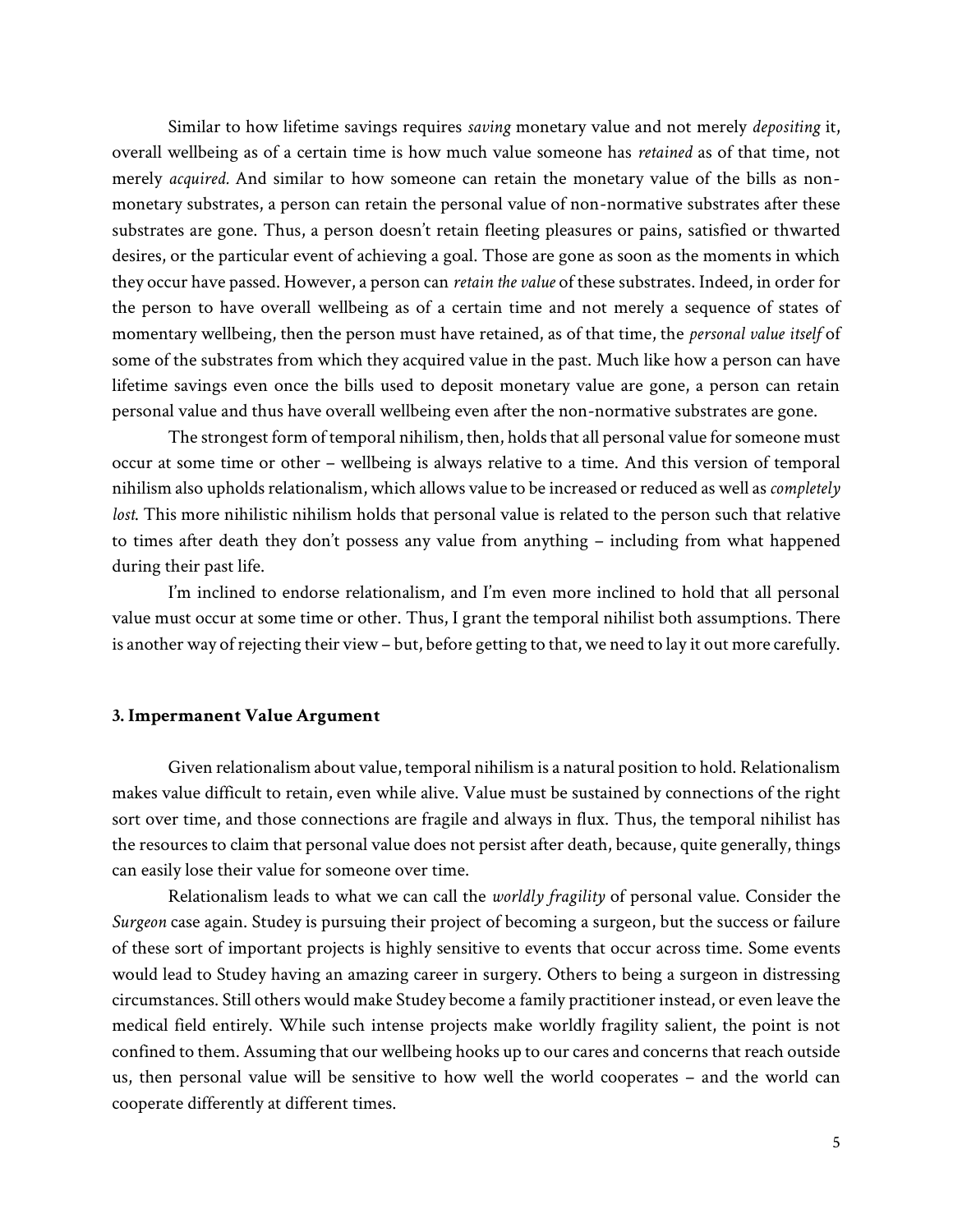In addition, relationalism leads to the *attitudinal fragility* of personal value. This is the fragility due to the changes in a person's valuing attitudes. Consider the following scenario – copped with some changes from Richard Brandt (1979: 249):

*Rollercoaster*: When Rodey is five they form a goal to ride a rollercoaster on their fiftieth birthday. By the time Rodey is fifty, they no longer have any intrinsic desire to ride a coaster, but they stumble upon a diary entry from their younger self about their goal to ride one. Out of a mild desire to appease their younger self, the older Rodey rides a coaster. But by the time they are seventy, they have completely forgotten about these earlier desires and have lost any interest to ride one.

Brandt uses this sort of case to argue that we should pay no attention to our past desires – and, presumably, would also say the same for past projects. Dale Dorsey (2013: 162) rejects this verdict and holds that one can benefit one's past self by satisfying this desire. Dorsey is right, it seems to me, that Brandt's claim is too strong. But the temporal nihilist can accept Dorsey's claim that someone can benefit their *past* self – in the sense of giving them something that is good for them relative to *that*  time in the past – while denying that it has value for their current self relative to *that* time in the present.

In the Rollercoaster case, it seems that when Rodey is a quinquagenarian riding the coaster is mildly good for them, but by the time they are a septuagenarian it's completely neutral for them. From the perspective of their lifetime wellbeing at the age of seventy, it might as well be that they had never ridden the coaster at all. Thus, it seems that something that once had personal value for someone can lose that value over time due to changing attitudes. A person may shift their goals or cares and concerns, so that what they treated as good for them may become bad or neutral, and what they once treated as bad for them may become good or neutral. Not only is the world outside our heads constantly in flux, but, many times, our valuing attitudes are in flux as well.

Temporal nihilism naturally develops out of this point about attitudinal fragility. Given the above considerations, it might seem that a necessary condition for retaining personal value at some time is that it supports or thwarts a care or concern held at that time. Thus, the nihilist upholds **Value From Having Attitudes**:

*Value From Having Attitudes*: If a person *s* possesses value at time *t* from some *x* that attains at time *t\**, then *x* furthers or frustrates some valuing attitude that *s* has at *t*,

where the degree and valence of value corresponds to the level of furtherance or frustration of either a positive care or a negative concern. Given relationalism and a connection between personal value and our valuing attitudes, then it's natural to think that whether we have value at some time from something depends on how it fits within our cares and concerns we have at that time.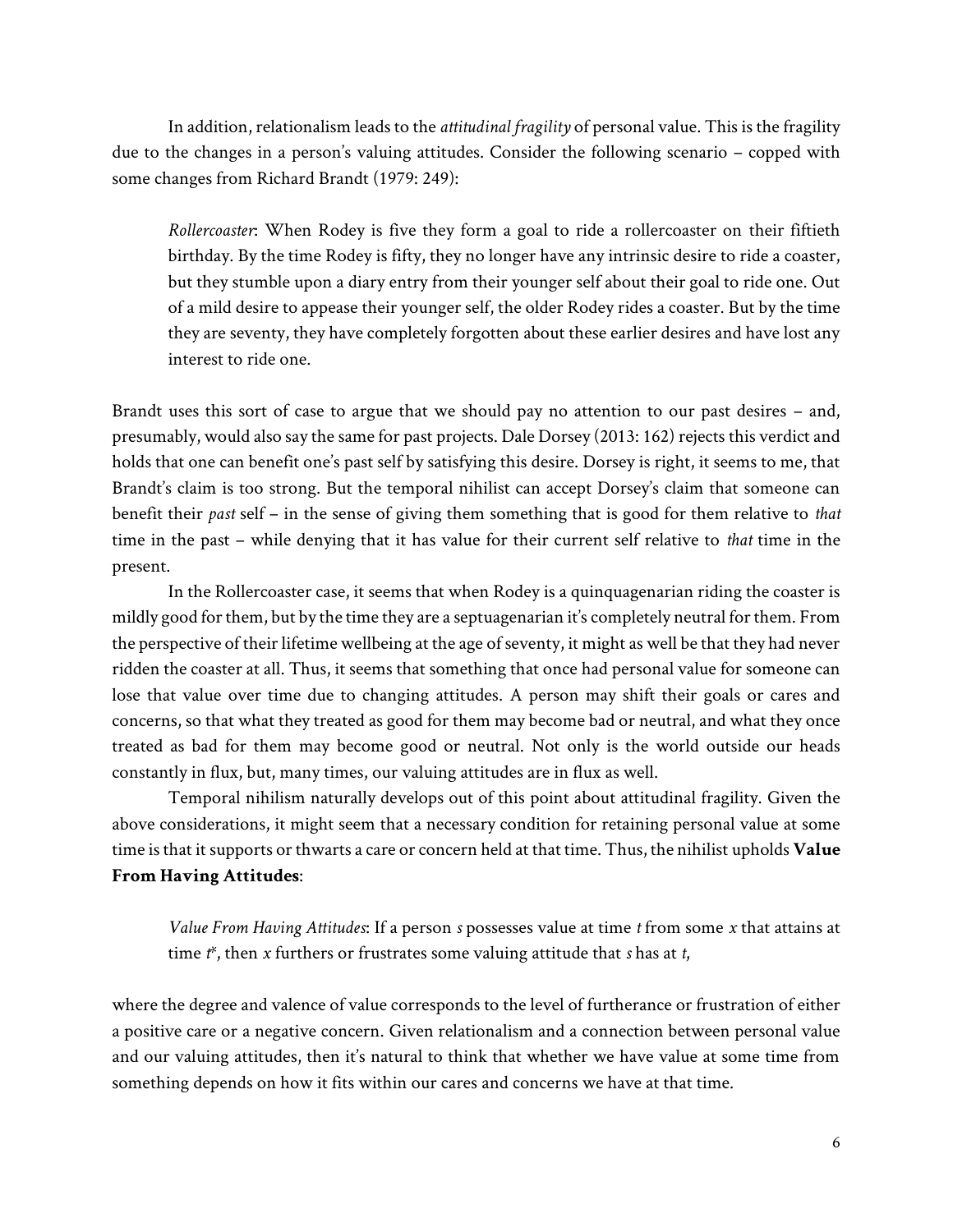Yet, insofar as someone can only have an attitude while they are alive, then Value From Having Attitudes entails that we can only have personal value while we are alive. Thus, the temporal nihilist upholds **Alive At That Time**:

*Alive At That Time*: If a person *s* possesses value at time *t* from some *x* that attains at a time *t\**, then *s* is alive at *t*.

Value is fragile, then, because it depends on the person being alive, and, as mortals, our lives are fragile.

In addition to such normative considerations, there are more general metaphysical motivations for Alive At That Time. For one thing, it's entailed by **serious presentism** – the view that if something has a property at a time, then it exists at that time. But a temporal nihilist who endorses Alive At That Time needn't be a serious presentist. They might think that, in many cases, an object can have properties at times it doesn't exist, but that when it comes to wellbeing a subject must exist – say, because personal value needs to be underwritten by the attitudes of the subject. Thus, I think the temporal nihilist as such should focus on more targeted considerations connecting personal value to being alive.

We have seen an argument from attitudinal fragility to Alive At That Time. But Alive At That Time straightforwardly entails the **Impermanence Principle**:

*Impermanence Principle*: If a person is dead at time *t*, then no *x* that attains at time *t*\* is personally valuable for them at *t*.

The principle is ultimately motivated by the simple thought that once we're dead, we're no longer around to have any value. There is no 'us' for which anything can be good or bad. Thus, it captures the strand of the nihilistic worry that death annihilates all value from one's life. Relative to times you aren't alive, nothing has value for you – including what happened while you were alive. As of times after death, as far as personal value goes, it's as if you had never existed at all.

Therefore, the best version of temporal nihilism denies the Permanence Principle and, in its place, accepts the Impermanence Principle. Recall, the Permanence Principle says:

*Permanence Principle*: The meaningfulness of an activity at a time depends upon it making a permanent difference in the world. (Sullivan 2018: 169)

Abstracting away from 'meaning' as a particular sort of value, the general claim behind this principle is that something can only have personal value if it makes a permanent impact. In terms of the framework we've developed, this amounts to: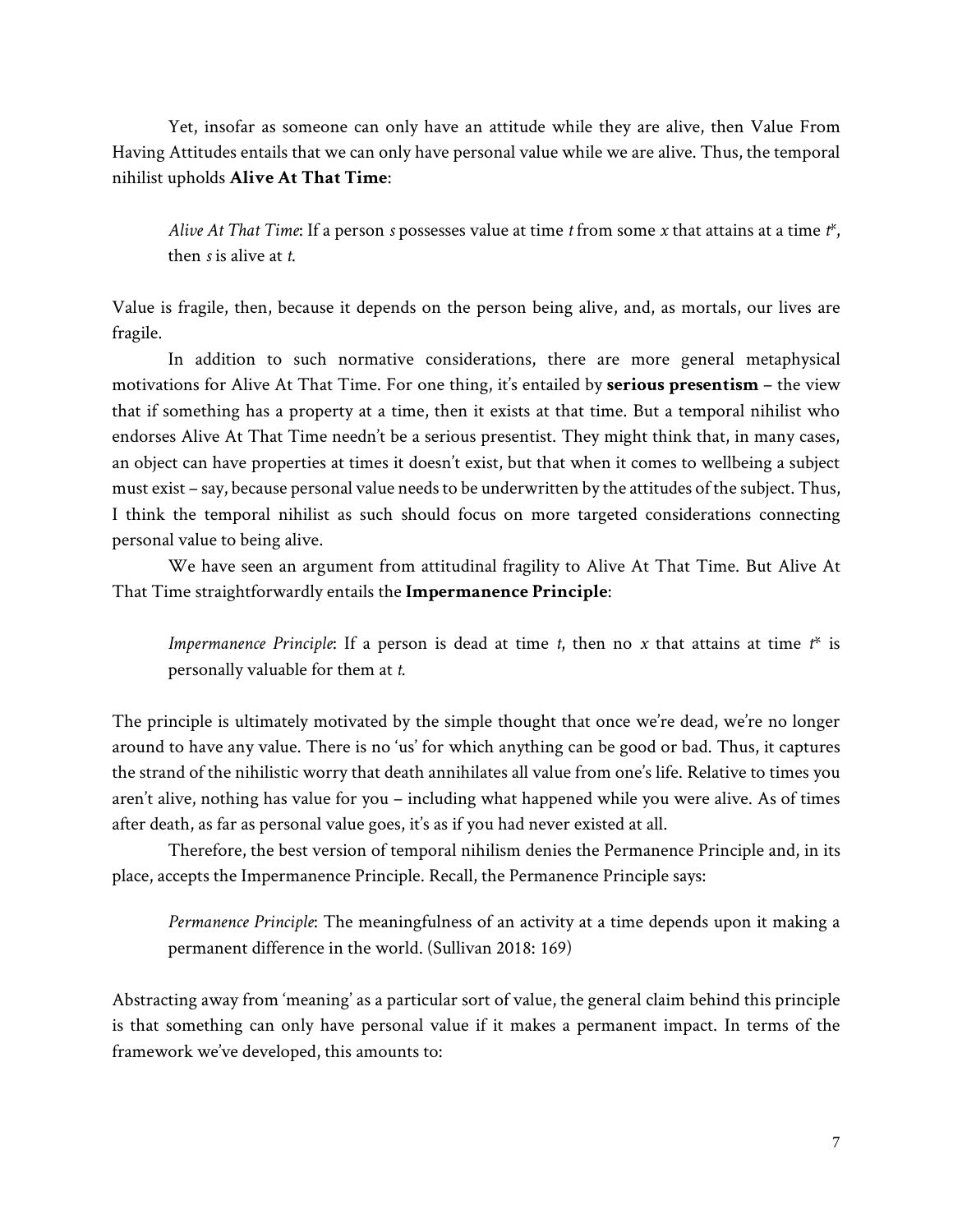*Permanence Principle About Personal Value*: A person has value at *t* from some *x* that attains at *t\** only if *x* makes a permanent difference in the world.

For the reasons Sullivan, Nagel, and Nozick provide, we should reject this principle. Something can come to have value for someone, even without having an eternal impact. However, these reasons have no bite for the temporal nihilist who rejects the Permanence Principle but accepts Alive At That Time and so accepts the Impermanence Principle.

Sullivan's objection to the Permanence Principle is that meaning can come from things in the past. But the temporal nihilist can accept that personal value can depend on what happens in the past. Consider the Surgeon case. The temporal nihilist can agree that in *Option A* while Studey is living it up as a surgeon, they have value due to what happened in the past, but the nihilist claims that Studey doesn't retain that value after death.

Nagel's objection is that something can matter at a certain time without it mattering later. But the temporal nihilist agrees. The problem is precisely that someone's life won't matter for them later! Alive At That Time and the resulting Impermanence Principle allow that something can have value for someone until the time of death. Therefore, the temporal nihilist thinks that things matter for someone while they are alive, but they don't matter after death.

Nozick's objection is that permanence in and of itself doesn't give something value. Again, the temporal nihilist can agree. They can hold that something can come to have personal value despite being fleeting. But they think that *value itself* is fleeting. They hold that the personal value of everything – whether it be finite or eternal – vanishes after death.

We can therefore turn the Impermanence Principle into the **Impermanent Value Argument** for temporal nihilism:

- 1) Alive At That Time: If something is valuable for us at a time, then we are alive at that time.
- 2) Impermanence Principle: Hence, when we are dead, nothing will be valuable for us then.
- 3) Therefore, given that we will die, nothing has permanent value for us, and, more generally, we will not permanently have wellbeing.

Alive At That Time entails the Impermanence Principle, so Premise 1 entails Premise 2. And Premise 2 entails the conclusion. Thus, all the action surrounds Alive At That Time. Given that the standard objections to the standard formulation of temporal nihilism don't touch it, we have to look elsewhere if we want to reject this view.

### **4. Rejecting the Argument**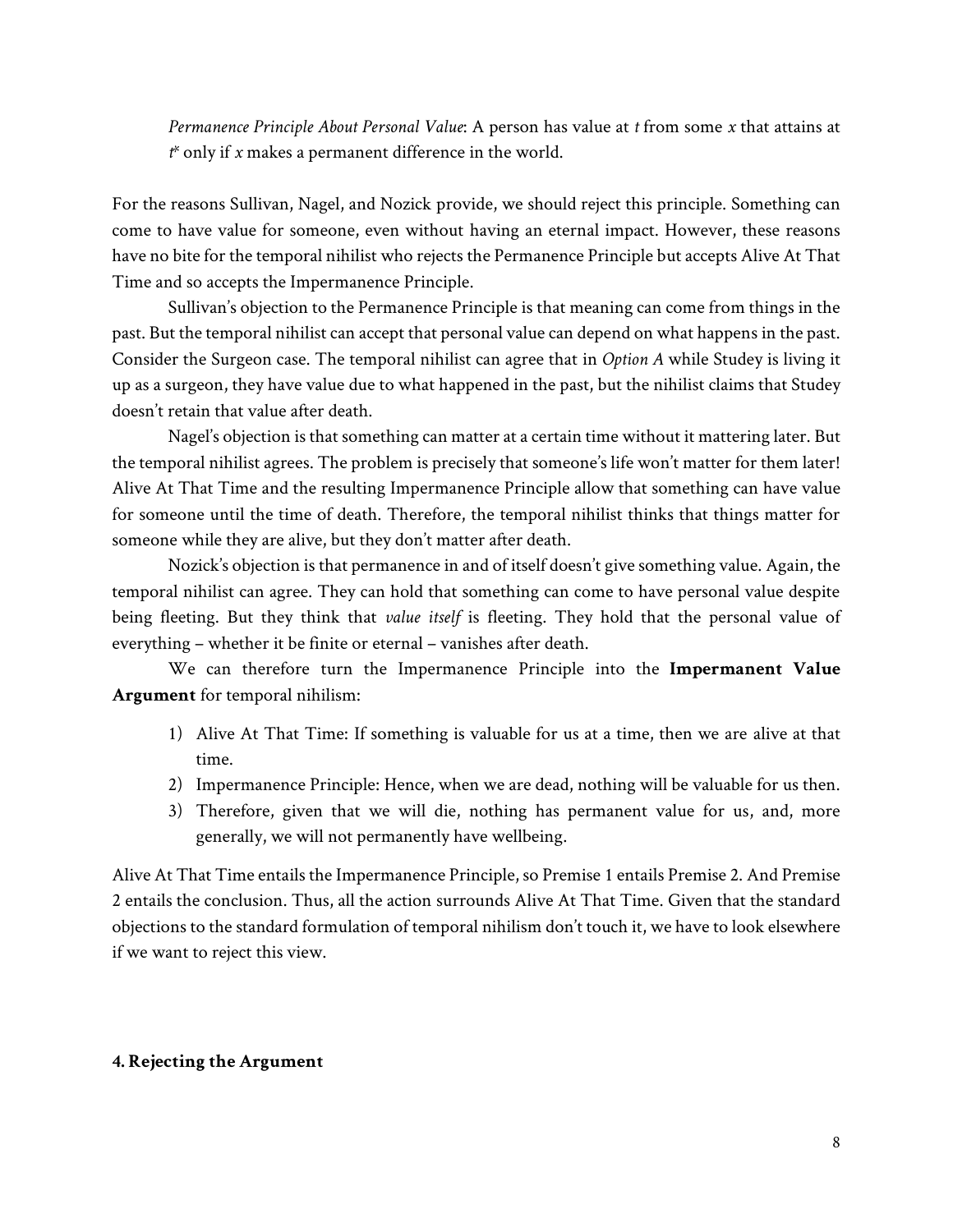How can we reject the Impermanence Principle that nothing is personally valuable for us after death? To do so we must reject the condition that entails it:

*Alive At That Time*: If a person *s* possesses value at time *t* from some *x* that attains at a time *t\**, then *s* is alive at *t*.

We should replace Alive At That Time with a weaker condition that only requires someone be alive at some point in the history of the universe in order to have personal value at all later times. Call this **Alive At Some Time**:

*Alive At Some Time*: If a person *s* possesses value at time *t* from some *x* that attains at time *t\**, then *s* is alive at *t'*, where either *t'* is *t* or *t'* is later than *t*.

Notice that the condition restricts the relevant times of possession to after the person comes to be alive. If one thinks that a person can have personal value before they first come to be alive, then one can drop this restriction. Doing so might help with theorizing about the procreation asymmetry and the non-identity problem, but I set this topic aside for this paper.

Alive At Some Time doesn't entail the *Impermanence Principle*. Recall, that principle says:

*Impermanence Principle*: If a person is dead at time *t*, then no *x* that attains at time *t*\* can be personally valuable for them at *t*.

Given Alive At Some Time – and not Alive At That Time – then being dead does not prevent someone from having personal value at that time. Hence, Alive At Some Time allows for someone to have personal value after they die, including retaining wellbeing from their past life. In fact, it allows them to retain that value for the rest of eternity.

Therefore, in order to reject temporal nihilism we need to replace Alive At That Time with Alive At Some Time – at least in conjunction with a sufficient condition that entails some personal value is permanent. But we shouldn't simply deny Alive At That Time in order to avoid temporal nihilism. That would be intolerably ad hoc. Therefore, we should motivate the weaker condition through independent argumentation, and we should substantiate it with a positive theory of the subject of wellbeing. The remaining two sections take up these tasks in turn.

# **5. Value After Death**

I offer two clusters of arguments for Value At Some Time. The first revolves around the normative significance of permanent death, the second revolves around that of temporary death. I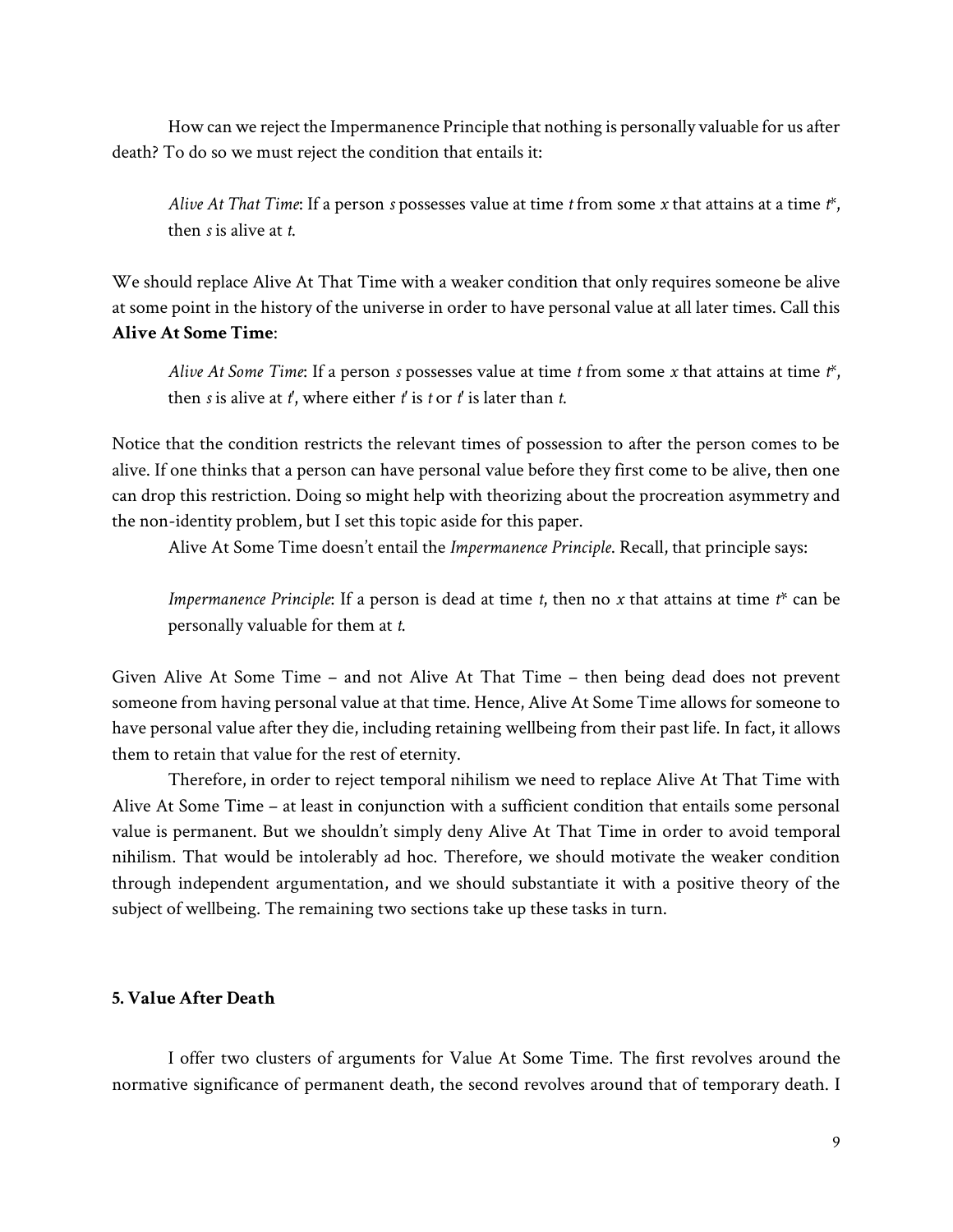discuss the first collection of arguments in more detail elsewhere (Frugé manuscript), so let me just briefly sketch them before working through the second collection in more detail.

One argument is that Alive At Some Time is supported by our attitudes toward the dead. Simply put: we treat the dead as retaining the value of their past life. After someone who lived a terrible life dies, we think it is still a tragedy for them that their life went so poorly. After someone who lived a wonderful life dies, we think it is still fortunate for them that their life went so well. Our attitudes suggest a commitment to something like Alive At Some Time. Perhaps we're radically mistaken in this regard, but insofar as our normative attitudes are at least a bit of a guide to normative truth, then they support Alive At Some Time.

A second argument is that insofar as there are final posthumous harms and benefits, and harms and benefits accrue value at the time they occur, then a person must be able to accrue personal value at times they're dead. And given that someone can acquire value after death, then they should also be able to retain it. Of course, this isn't a knockdown argument. Some deny that there are final posthumous harms or benefits (Bradley 2011: 61), and others hold that the value is accrued prior to death (Pitcher 1984; Luper 2007). But the straightforward interpretation of the data gives reason to deny Alive At That Time and uphold Alive At Some Time.

A third argument is that people must retain value after death in order for the harm or benefit of death to really matter all that much. To see this, consider Deprivationism (Nagel 1979: ch. 1; Feldman 1991; Bradley 2009), which holds that death harms or benefits the one who dies insofar as it deprives them of goods or bads. But if someone's life only has value so long as they are alive, then this holds of their counterfactual life as well. Thus, someone is deprived of goods and bads at most only during those times that they would have been alive. After that time, when they are actually and also counterfactually dead, both their actual and counterfactual lives have no value whatsoever, and so their death would no longer constitute a deprivation. Next consider Willhavehadism (Kamm 2020: ch. 1), which holds that death is bad in proportion to how much lifetime wellbeing someone has by the time they die. But if people don't retain personal value when they die, then at the time of their death their life would have no overall wellbeing whatsoever. Hence, there would be nothing to which the badness of death could be proportional.

The second cluster of arguments revolves around **temporary death**, which is death followed by a return to life. Consider the following case:

*Anima's Temporary Death*: A person, *Anima*, actively pursues a life-long project of saving as many species from going extinct as they can. Unfortunately, due to an accident on an expedition, their nervous system shuts down. Fortunately, within minutes they are put into a cryogenically frozen state of suspended animation, and a thousand years later are thawed and resuscitated. Anima is a minor but polarizing celebrity – while alive and while frozen. Both before and after their accident, many people thwart their project by intentionally making species go extinct.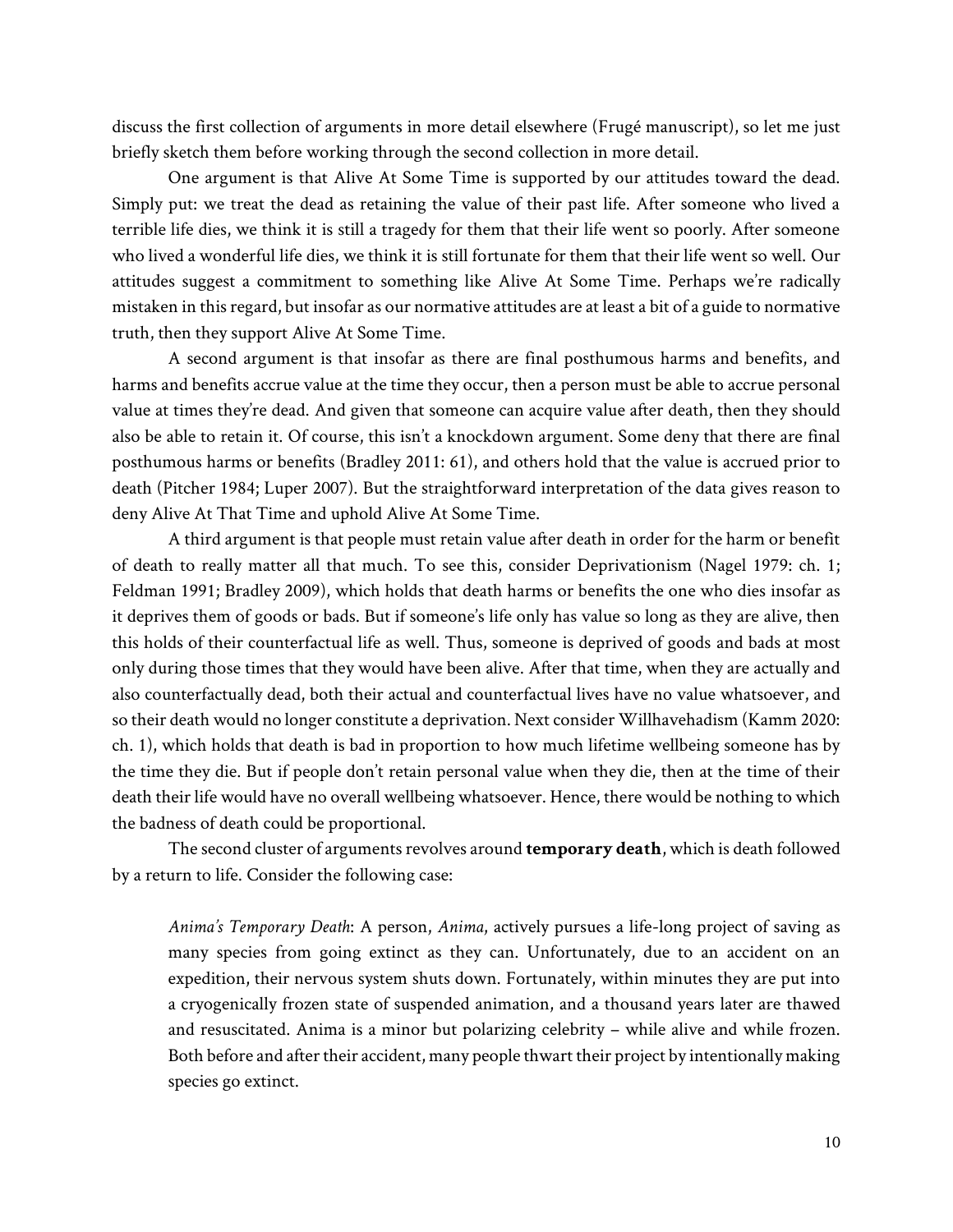It seems that when people make a species go extinct Anima is harmed, even when they are frozen with a dead nervous system. Yet Anima is not alive at those times. If so, then it seems that Alive At That Time is false.

As with the case of posthumous harm, someone might hold that Anima is harmed prior to dying, but the following consideration puts pressure on that suggestion. After Anima is resuscitated, they continue to be harmed when people undermine their project *then*. And it seems odd to think they are harmed *before* and *after* they're dead but not *while* they're dead, given that the thwarting went on throughout this whole period. And even setting the issue of the timing of harm aside, it seems wrong to think that same thwarting, regardless of when the harm occurs, goes from being bad for Anima before the accident to being neutral for them while they are in suspended animation and back to bad again after they are resuscitated. The most straightforward thing to say is simply that it's bad for Anima at all those times, and, hence, Anima has wellbeing at all those times. If so, we need to uphold Alive At Some Time, not Alive At That Time.

Another worry might be that even though Anima is dead while in suspended animation, they still have the capacity for life. If so, the temporal nihilist might hold that Alive At That Time should be revised to involve this more permissive notion. To respond this worry, we can simply consider cases of *resurrection*, where the person has no capacity for life for a period of time and then comes back to life. What one takes resurrection to amount to depends on one's theory of personal identity. So let me just give cases for the view that the person is a body or brain and the view that a person is a continuous psychological process. The argument should generalize beyond these particular views.

Assume that a person is a body or brain. Their body and brain can be resurrected:

*Bodily Resurrection***:** Anima's body is disintegrated and the atoms scatter across the universe. A thousand years later those exact same atoms are put into the exact same arrangement as they were in just before Anima is disintegrated.

Or assume that someone is a continuous stream of causally connected psychological states. Then, their psychology can be resurrected (cf. Parfit 1984: 199-200):

*Psychological Resurrection*: A Teletransporter destroys a person's brain and body, but after a thousand years transmits all their psychological states to a new body on Mars. Anima enters the Teletransporter, and their body and psychology are transmitted, without duplication.

We can combine the two cases as follows:

*Psychological and Bodily Resurrection*: A Recombiner separates all the atoms in someone's body, ending their psychological stream. But a thousand years later, it rearranges those same atoms into the exact same arrangement – reconstituting their body and psychological stream with all the psychological states they had prior to being destroyed. Anima enters the Recombiner.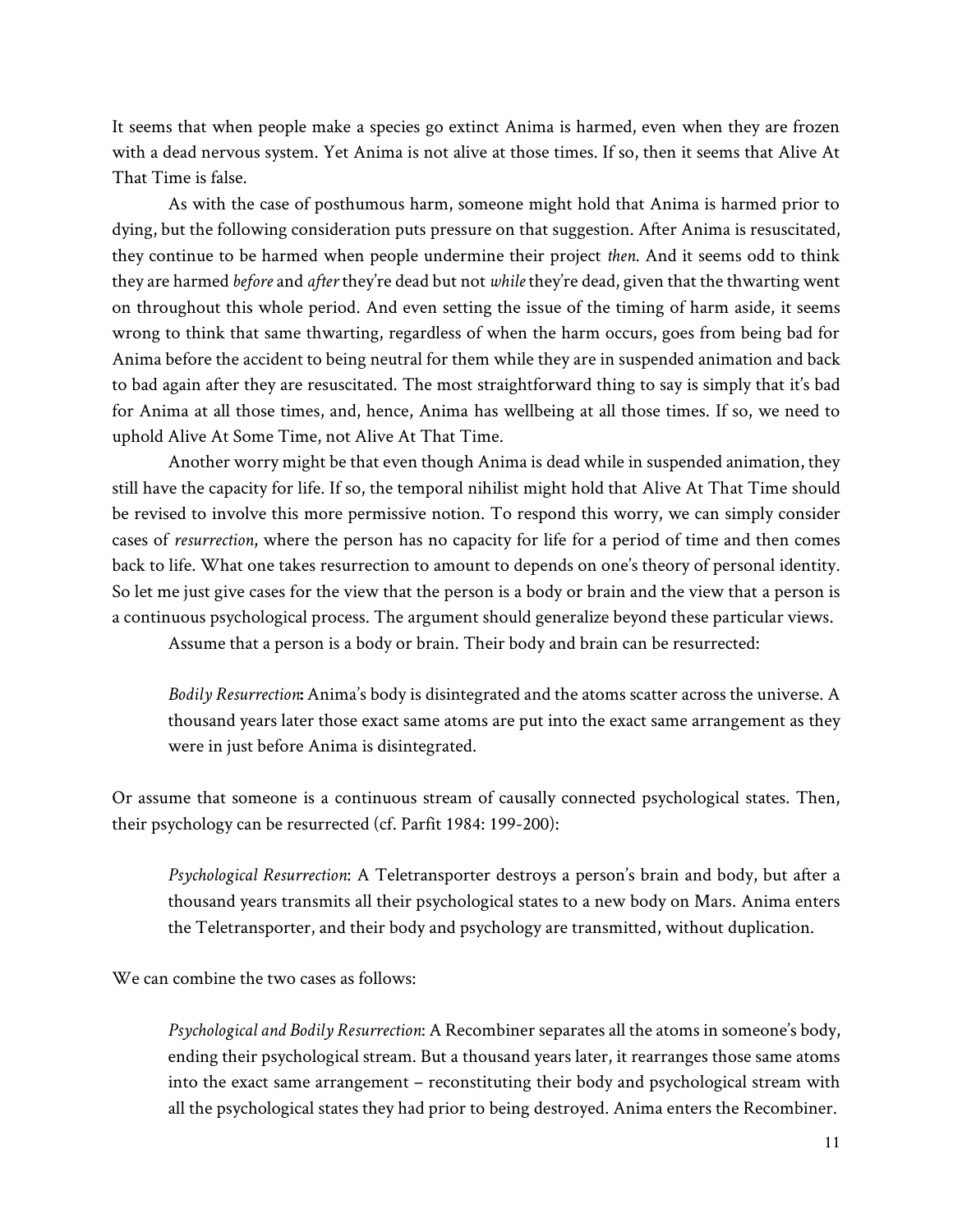In each of these cases, Anima is destroyed and reconstituted later. During the intervening thousand years, they have no capacity for life at all.

Say that Anima enters the Recombiner. For the same reasons as before, it seems that Anima is harmed when people destroy a species, even during those times that Anima's particles are scattered. And for the same reasons as before, it seems that Anima retains the value of their past life during those times their atoms are scattered. If so, then Alive At That Time – even on the revised version appealing to the capacity for life – is wrong.

Now say that right before Anima is to be reconstituted the Recombiner breaks, so that Anima is never resurrected. This doesn't seem to make any difference as to whether Anima is harmed when people destroy a species, or to whether Anima retains wellbeing from their past life. If so, then the fact that someone comes back to life is not crucial for retaining value after death. Thus, even given *permanent* death, it seems that a person can have wellbeing during those times they aren't alive. Therefore, we should uphold Alive At Some Time.

The case of Anima's Temporary Death suggests that we retain value at least at *some times* after death. However, this is cold comfort if those times eventually fade away. Thus, in order to reject temporal nihilism, Alive At Some Time, which *allows* but does not *require* permanent personal value, needs to be conjoined with a *sufficient* condition for *permanent* personal value.

To work up to this sufficient condition, let's return to the motivation for temporal nihilism. Recall, the nihilist holds:

*Value From Having Attitudes*: If a person *s* possesses value at time *t* from some *x* that attains at a time *t\**, then *x* furthers or frustrates some valuing attitude that *s* has at *t*.

By 'has', the nihilist means *possesses as a mental state*. That's why this condition, as I discussed, entails Alive at That Time:

*Alive At That Time*: If a person *s* possesses value at time *t* from some *x* that attains at a time *t\**, then *s* is alive at *t*.

I agree with the temporal nihilist that personal value flows from the cares and concerns of the person, but their mistake is to think that having personal value at a time requires *actively having* the relevant valuing attitude at that time. Instead, personal value at a time only requires that someone have a valuing attitude that *they have not abandoned* by that time.

I can't hope to give a precise characterization of 'abandoned' here. But what I mean is something like: the person has not pursued another project as a replacement, or forsworn their earlier attitude, or completely lost any interest. Abandoning involves some sort of minimal disavowal, and not simply, say, forgetfulness or distraction. The point is that this minimal sense of 'having' as 'not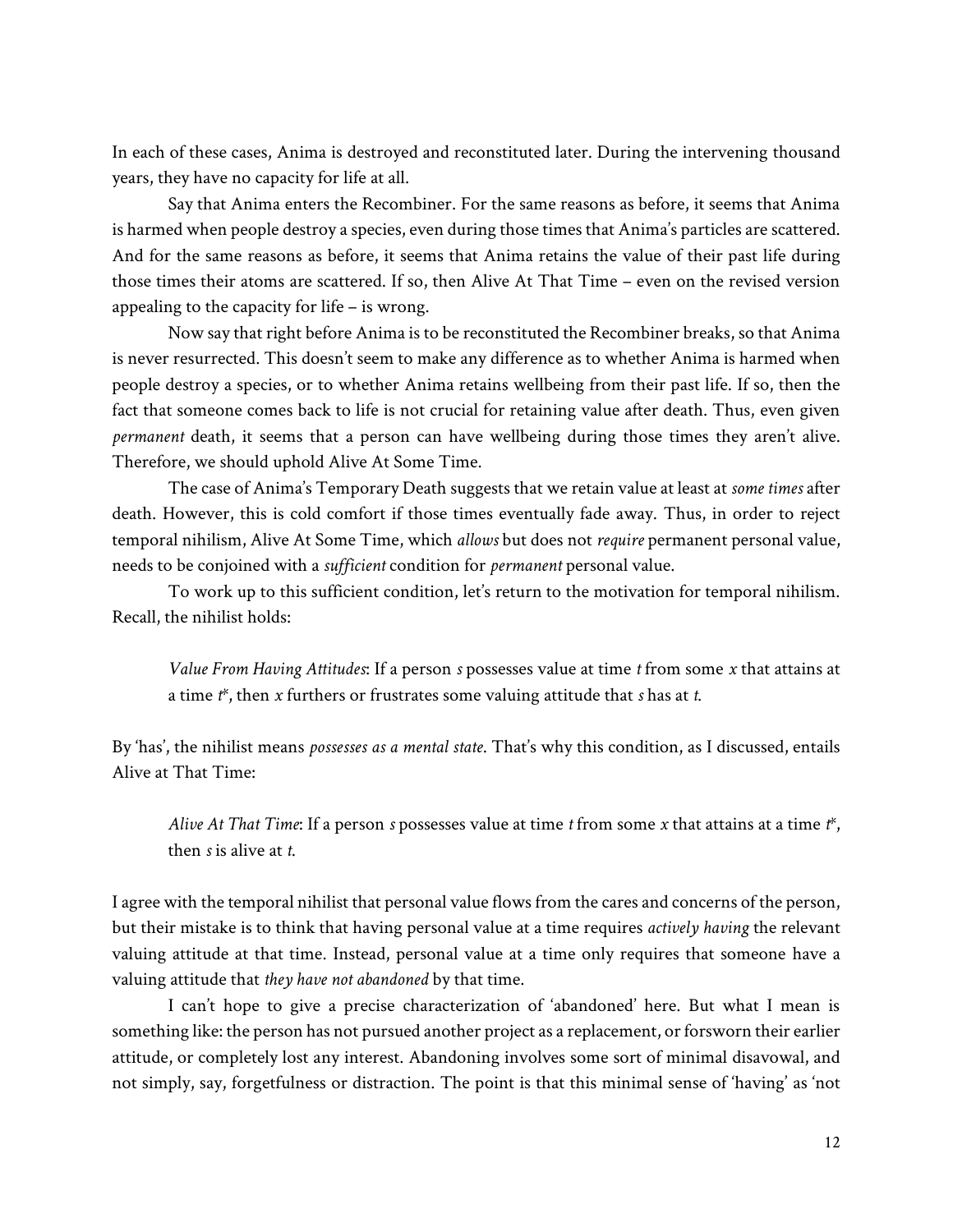having abandoned' goes with what someone 'really' values. Endorsing an attitude and not later forswearing it goes with that attitude reflecting what one's 'genuine' cares and concerns.

This suggests a necessary and sufficient condition on having personal value at a time that turns on 'having' a valuing attitude in this minimal sense. Call this condition **Value From Valuing**:

*Value From Valuing*: A person *s* possesses value at time *t* from some *x* that attains at a time *t\** if and only if *x* furthers or frustrates some valuing attitude that *s* has at or before *t*, and *s* has not abandoned this attitude at or before *t*,

where the degree and valence of value corresponds to the level of furtherance or frustration of a positive care or negative concern. In this formulation, I've set aside the complication of abandoning and then taking up an attitude again, but it could easily be fixed by just taking the most recent iteration of the care or concern.

Despite this fix, Value From Valuing – as with all proposed substantive necessary and sufficient conditions of philosophically interesting concepts – is likely prone to counterexamples. But the important point here is just that it's on the right track. We can see this in that it gets the right results about our earlier cases. First, it captures the Rollercoaster case. At fifty, Rodey hasn't completely abandoned their desire to ride the coaster, and that's why it's good for them. But at seventy they no longer endorse this attitude, and that's why it's neutral for them. Second, it captures Anima's Temporary Death case. While frozen, Anima hasn't abandoned their project to prevent species from going extinct, even if they can't *actively* pursue it while frozen.

Moreover, Value From Valuing gets the right result about another temporary death case:

*Sick Toddler*: A toddler, *Toddy*, is so ill that their parents put them in suspended animation until they can be cured. While Toddy is frozen, their parents buy them basketball gear and invest in a college fund. Later, they are successfully revived and healed, and they go on to form the goal of being a college basketball player, eventually achieving this dream. But several years after college Toddy comes to detest everything about basketball and hate that their parents inculcated their basketball dreams while they were helplessly frozen.

It would seem that as of their time in college, Toddy is benefitted by their parents' investment in their basketball gear and college fund. Value From Valuing handles this. As of their time in college, Toddy is engaged in the project of being a collegiate player. It also seems that Toddy is not benefitted by those very same investments while they are in suspended animation. Value From Valuing handles this as well. During the time of their suspended animation, Toddy has not formed the goal of playing basketball in college. Additionally, it seems that in the years after college those investments were bad for Toddy. Value From Valuing captures this too. Toddy comes to hate the basketball life.

Thus, I suggest that something like Value From Valuing is true. This gives us the resources to reject temporal nihilism. Its necessary condition side entails Value at Some Time, given that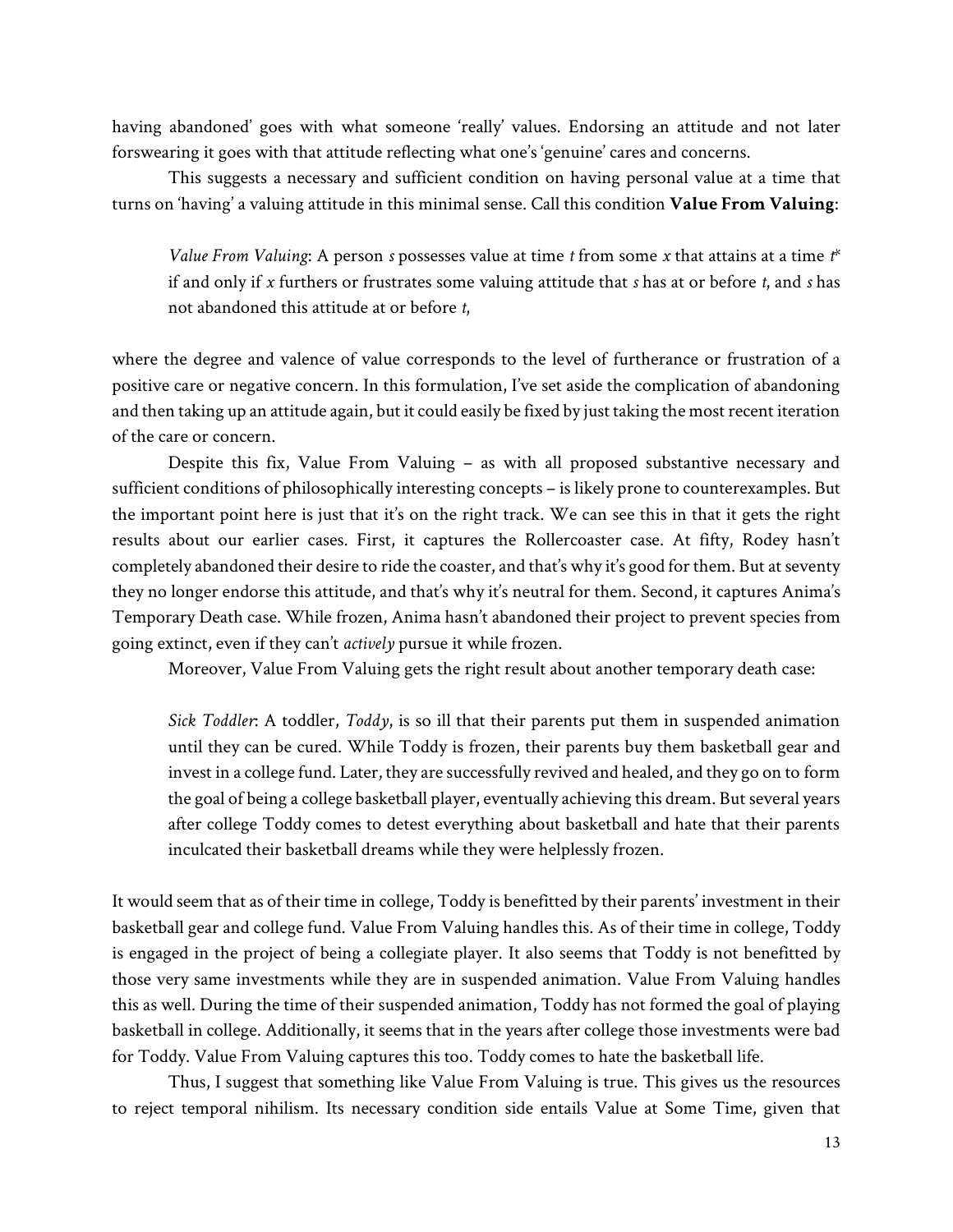pursuing a care or concern at some time requires being alive at that time. Its sufficient condition side entails that value can be *permanent*, so long as a person has formed some cares or concerns and has not abandoned them all before death. In the relevant sense of 'abandon', a person doesn't abandon their cares or concerns at death. No longer having the mental states of valuing attitudes due to death is not forswearing them.

#### **6. Wellbeing of the Person**

Given that we can have permanent value after death, the question arises as to how we can make sense of this. In particular, we must address what we can call the **problem of the subject**: How can a person have value after death, if they do not exist? In this respect, consider the **Termination Thesis:**

*Termination Thesis*: At times after death, the person does not exist.

The Termination Thesis is widely accepted (Nagel 1979: 1; Sumner 1976: 153; Silverstein 1980: 100; Rosenbaum 1986: 120; Luper 1987: 270). But if we are to avoid the Impermanence Principle by rejecting Alive At That Time, then we must reject this thesis. While Alive At That Time treats the subject of wellbeing as a *living* person, Alive At Some Time treats the subject of wellbeing as an *existing* person, where a person can exist without being alive.

Yet we can't merely reject the Termination thesis. If we are to have *permanent* personal value, then we must reject the Termination Thesis in a way that makes the subject of wellbeing *permanent*. Therefore, we can't simply reject it, as Fred Feldman (2000) does, on the basis that a person exists after death as a corpse. Corpses eventually go out of existence. And we can't simply reject it, as Patrick Stokes (2019) does, by taking a person to be a locus of social practices. Social practices eventually end. And we can't merely take the subject of wellbeing to be a sequence of events about a person, as Shelly Kagan (1994) does for one dimension of wellbeing. Such sequences of events eventually terminate.

How, then, are we to make sense of *permanent* existence after death? I can't pretend to offer a definitive answer here, so take what follows in the spirit of philosophical exploration. I sketch several proposals before tentatively suggesting that a person exists after death as an abstract object.

#### *Meinongianism*

The traditional form of **Meinongianism** is the view that there are non-existent objects (Priest 2016), where non-existent objects can still have properties. Palle Yourgrau (1987) endorses this general picture and holds, in particular, that dead persons are concrete non-existent objects. While this is not a view on which people *exist* after death, it nevertheless holds that people still *are*  even when they're dead. Given that non-existent objects, on this view, have properties, then this view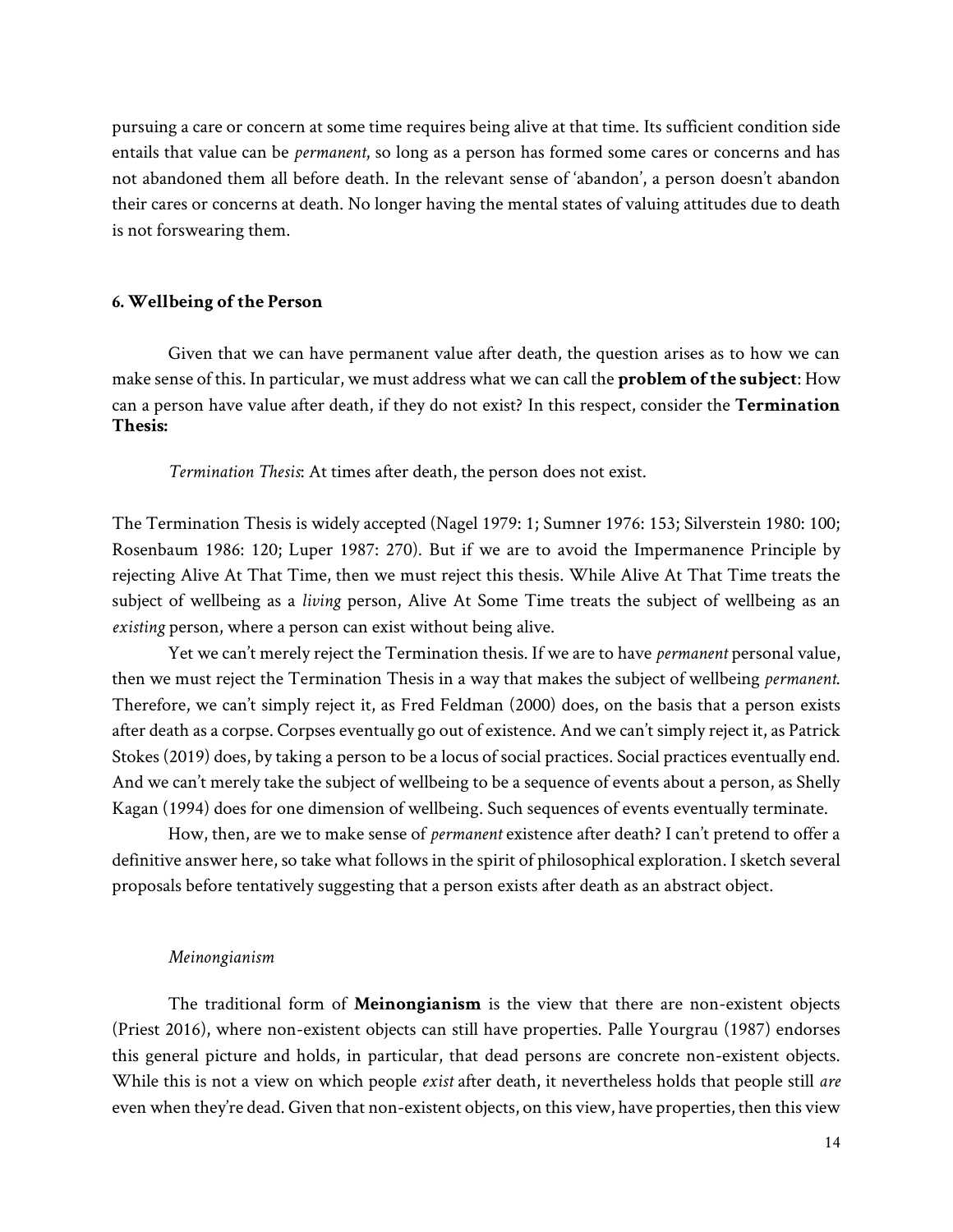could capture permanent personal value by holding that a non-existent dead person can still have properties of personal value.

My only complaint about such a Meinongian view is that, like many, I find it hard to wrap my head around non-existent objects that nevertheless are. However, if you grasp this distinction, then this is a worthwhile view for you to explore.

### *Bare particulars*

Niall Connolly (2011) argues that after death persons are **bare particulars** in the sense that they have no intrinsic qualities but are still able to bear relations (cf. Sider 2006). Connolly suggests that a dead person as bare particular is related to all the former qualities they instantiated while they were alive (2011: 95). Presumably, bare particulars can't go out of existence, because they lack any intrinsic properties to be destroyed. So a dead person as bare particular would exist permanently and is related to the wellbeing they had at earlier times while they were alive.

However, if this is the model of relations, then it won't capture the permanence of personal value. We don't merely want the deceased to bear relations to their *past* wellbeing but to have wellbeing *while they're dead* from their past life*.* Perhaps, though, Connolly's treatment of relations is optional, and so this approach can hold that bare particulars can have wellbeing after death. But, even so, I have my reservations about the view, because it seems to me that the dead do have some intrinsic properties. Socrates – who I'm pretty sure is dead – continues to have the intrinsic property of *being Socrates*. If so, then the deceased aren't bare particulars.

#### *Ersatz personhood*

Taking a cue from the philosophy of modality, another approach would be to find some *ersatz*  replacement for the person after death. One option, would be to treat deceased persons as fictional entities, on the model of how Gideon Rosen (1990) suggests that we could treat possible worlds as fictions. On this view, we would have a fictional way of talking about the deceased such that, according to the fiction, it's true that people exist after death. However, I'm inclined to reject this approach, because it would seem to make personal value after death fictional as well. Fictional postmortem value doesn't undermine temporal nihilism, because we don't literally possess this value. So fictionalism does not avoid the core concern of temporal nihilism.

Another option might be to posit eternal individual essences of persons that exist even after the person themselves dies – as Plantinga (1978) posits necessary individual essences to underwrite modal truths about individuals. Yet, on this view, it's not literally true that a person exists after death. What exists is the property that uniquely individuates them – but no one instantiates that property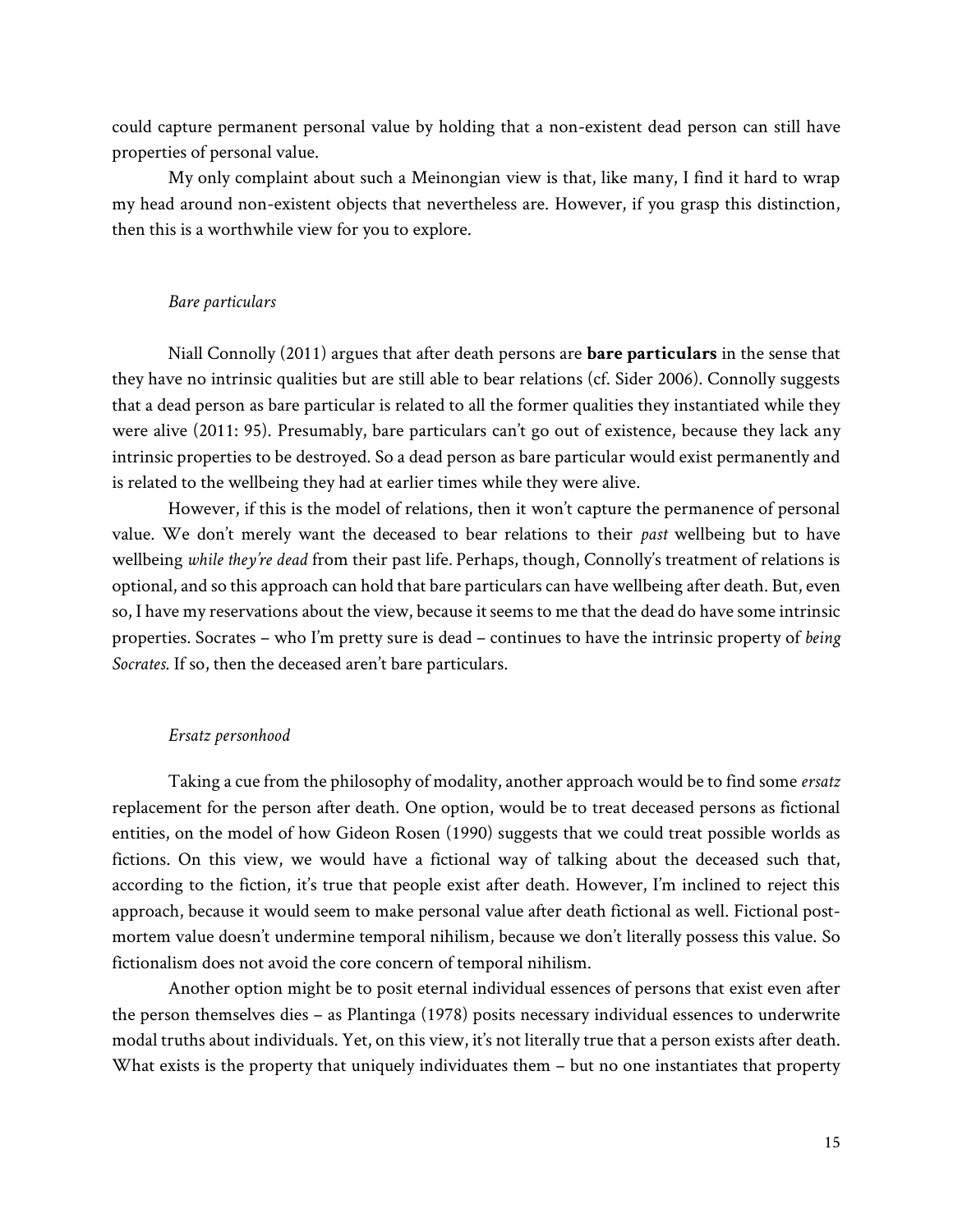after the person dies. But then it's hard to see how a property could have wellbeing, and, even if it did, how it would constitute the *person's* wellbeing.

Certainly, there are other ersatz positions one could propose. But it seems they all would have the same trouble that the replacement person is not the person. And we are concerned with personal value for *that* person.

### *B-Theories*

A different sort of view looks to theories of time. In particular, **B-theories** hold that all points in spacetime co-exist in an atemporal sense, and that objects exist in this same atemporal sense, where they inherit their temporal boundaries by being located at certain points. On this kind of view, a person exists in an atemporal sense, though they are located at points where they are alive. Therefore, it's tenselessly true that a person has a certain level of wellbeing at those locations, and so it's tenselessly true that the person exists with a specific lifetime wellbeing. Permanence via atemporality. While Matthew Silverstein (1980) doesn't explicitly endorse this picture, it seems a natural interpretation of his overall commitments.

I don't have any objections to the B-theory as a theory of time, but I don't think it avoids temporal nihilism. As I argued earlier, the temporal nihilist endorses relationalism, which means that personal value is always located at particular times. But the temporal nihilist could endorse the Btheory and simply think that personal value is not located at times after the person's death, even if the person exists in an atemporal sense. That seems like temporal nihilism enough. The worry is about what happens to the value of our life *after death*, not whether there are permanent truths about what the value of our life is like *before death*.

Perhaps, though, the B-theorist has room to argue that this nihilistic worry rests on a confusion due to underestimating the significance of tenseless truths about temporally located value. But I don't see what that confusion would be.

### *Permanentism*

We've seen some appeals to traditional Meinongianism, modality, and time that don't seem to help. But we can draw on other resources in the vicinity. Consider **permanentism** – the view that always everything is always something (Williamson 2013: 4). At first, this view might seem to remove the temporal contingency of what exists at a time. But if we allow that it can be temporally contingent whether something is concrete or abstract, then a permanentist can hold that everything exists always – it just needn't always be concrete. Similar moves can be made in the modal case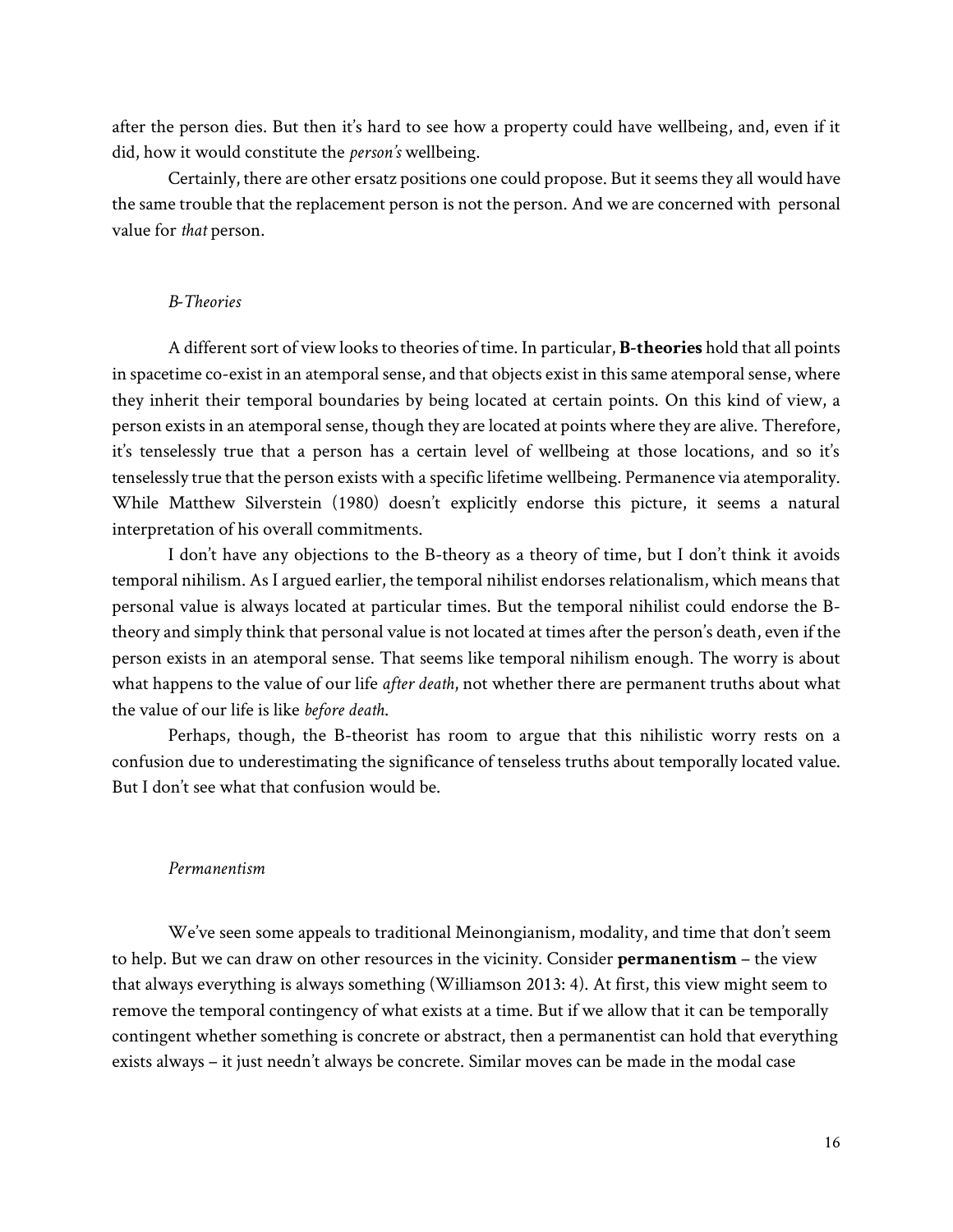about contingently abstract objects (Linsky & Zalta 1994: sec. 4, 1996; Williamson 2013: ch. 1, sec. 2), though we only need to consider temporal version for our purposes.

Without making a commitment to permanentism, we can help ourselves to this conception of the **temporarily concrete** – entities that are concrete at some times and abstract at others. We can hold that *if* someone comes to be alive, then they exist forever after – they just exist as an abstract person after death. Were persons to be temporarily concrete in this way, then we can make sense permanent value. The person continues to exist after death, as abstract, and thereby they remain the subject of wellbeing.

Therefore, we can avoid temporal nihilism. The nihilist's worry is that after death we won't be 'there' for anything to have value for us. It will be as if we had never existed at all. But if we do exist after death, even abstractly, then it won't be as if we had never existed at all. We will, in fact, continue to exist. Of course, we'll be abstract, so we won't have any thoughts or feelings, but things will still remain valuable for us, because we won't have abandoned all of our cares and concerns. Even though our deeds will become so much ash and dust, we will retain their value forever.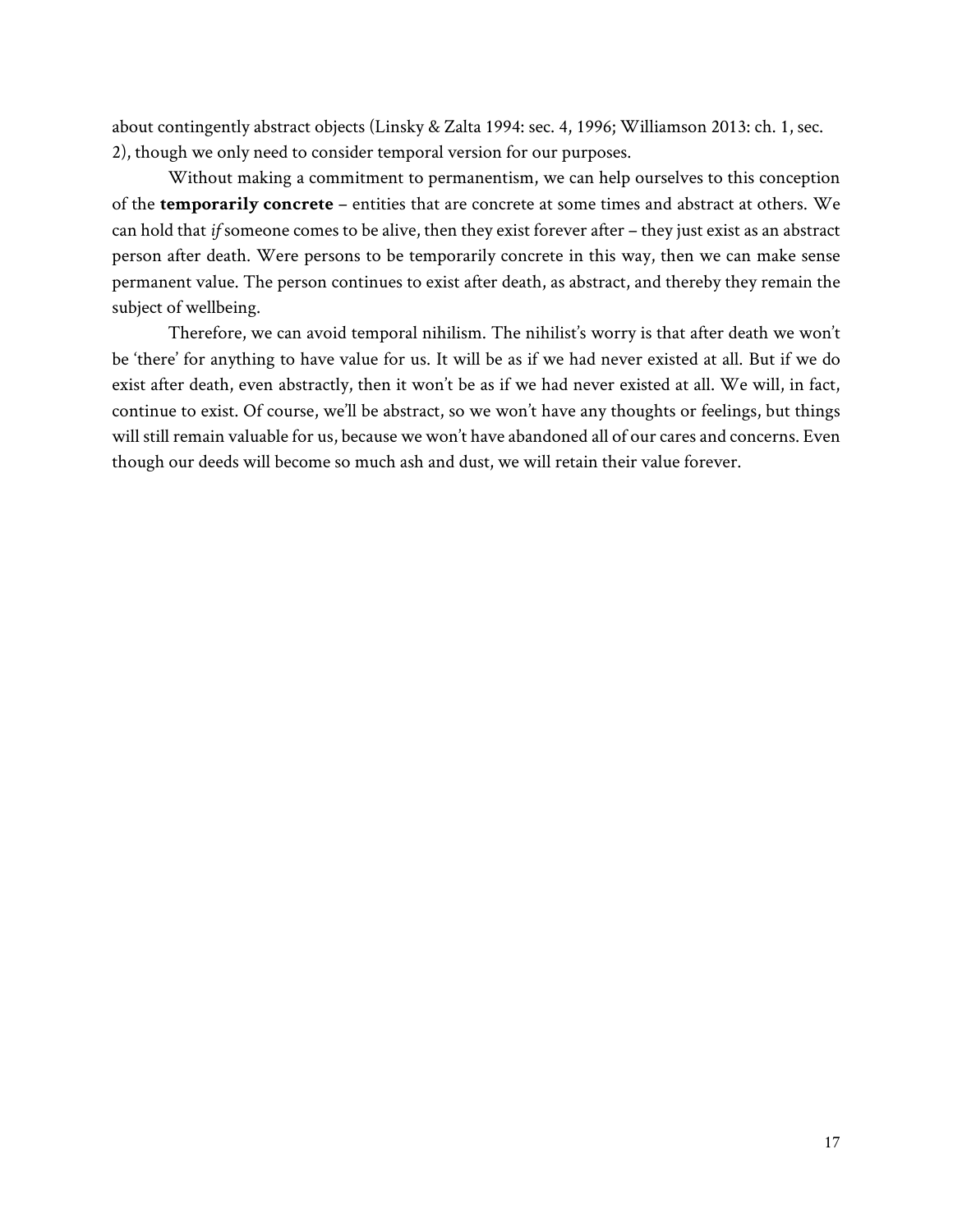# **References**

Bradley, Ben. (2009). *Well-Being and Death*. Oxford University Press.

----------. (2011). Freedom, Narrativity, and Redeeming the Past. *Social Theory and Practice* 37(1): 47-62.

Brandt, Richard. (1979) *A Theory of the Good and the Right*. Oxford University Press.

- Connolly, Nial. How the Dead Live. *Philosophia* 39: 83-103.
- Dorsey, Dale. (2013). Desire-satisfaction and Welfare as Temporal. *Ethical Theory and Moral Practice* 16(1): 151-171.

----------. (2018). Prudence and Past Selves. *Philosophical Studies* 175: 1901-1925.

Feldman, Fred. (1991). Some Puzzles about the Evil of Death. *The Philosophical Review* 100 (2), 205– 227.

----------. (2000). The Termination Thesis. *Midwest Studies in Philosophy* 24: 98-115.

Frugé, Christopher. (manuscript). Value after Death.

Glasgow, Joshua. (2013). The Shape of a Life and the Value of Gain and Loss. *Philosophical Studies*  162: 665-682.

Griffin, James. (1986). *Well-Being*. Oxford University Press.

Kagan, Shelly. (1994). Me and My Life. *Proceedings of the Aristotelian Society* 94: 309-324.

Kamm, Frances. (1998). *Bioethical Prescriptions: To Create, End, Choose, and Improve Lives*. Oxford University Press.

----------. (2020). *Almost Over*. Oxford University Press.

<sup>----------.</sup> (2003) Rescuing Ivan Ilych: How We Live and How We Die. *Ethics* 113(2): 202—233.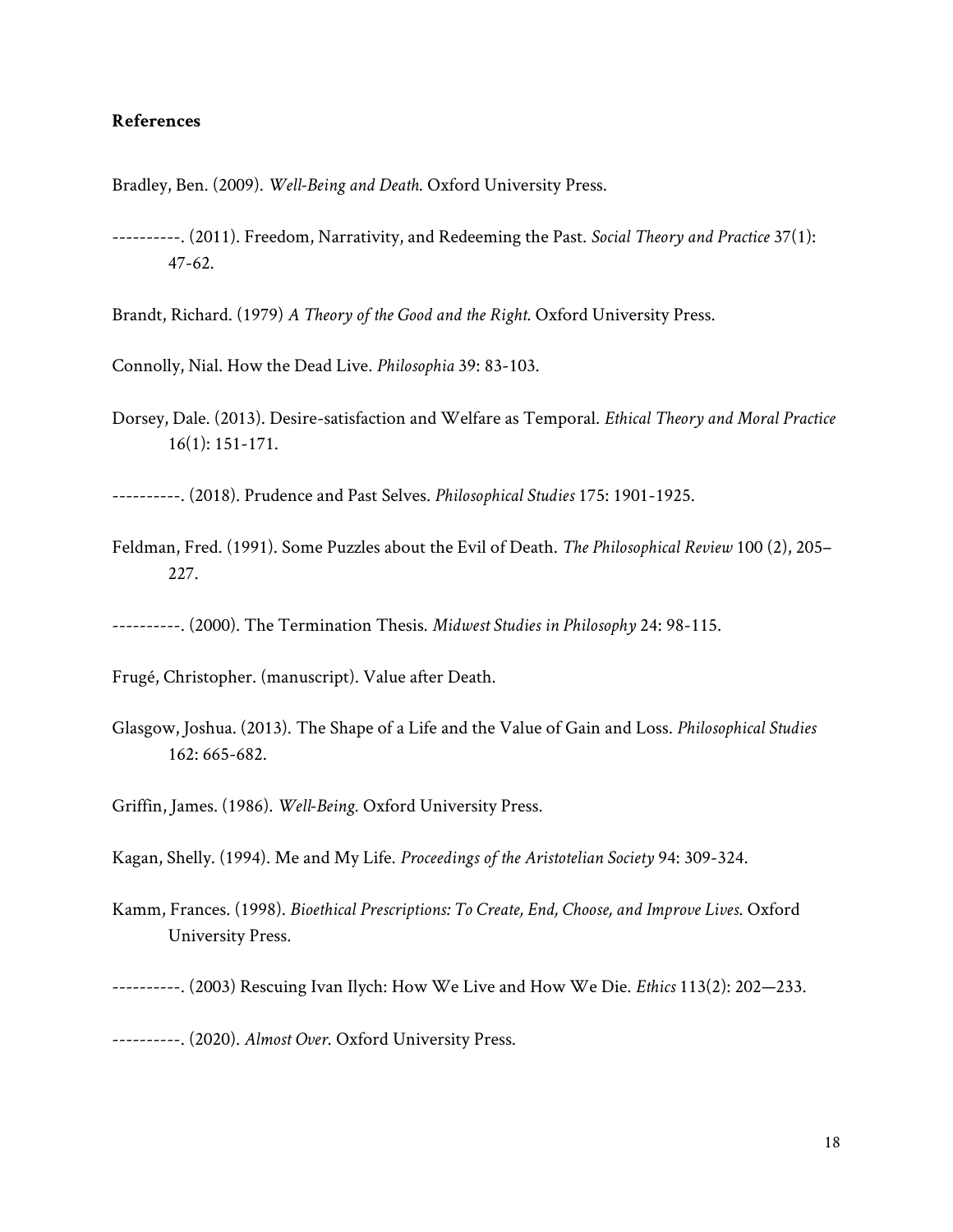Kekes, John. (2000). The Meaning of Life. *Midwest Studies in Philosophy* 24(1): 17-34.

- Linsky, Bernard & Zalta, Edward. (1994). In Defense of the Simplest Quantified Modal Logic. *Philosophical Perspectives* 8: 431-458.
- ----------. (1996). In Defense of the Contingently Non-Concrete. *Philosophical Studies* 84 (2-3):283- 294.

Lockwood, Michael. (1979). Singer on Killing and the Preference for Life. *Inquiry* 22: 157–70.

Luper, Steven. (1987). Annihilation. *The Philosophical Quarterly* 37(148): 233-252.

----------. (2007). Mortal Harm. *The Philosophical Quarterly*, *57* (227): 239–251.

McMahan, Jeff. (2002). *The Ethics of Killing*. Oxford University Press.

Metz, Thaddeus. (2002). Recent Work on the Meaning of Life. *Ethics* 112(4): 781-814.

----------. (2013a). The Meaning of Life. Edward N. Zalta (ed.), *The Stanford Encyclopedia of Philosophy*. URL = <https://plato.stanford.edu/archives/sum2013/entries/life-meaning/>.

----------. (2013b). *Meaning in Life: An Analytic Study*. Oxford University Press.

Nagel, Thomas. (1979). *Mortal Questions*. Cambridge University Press.

Nozick, Robert. (1981). *Philosophical Explanations*. Harvard University Press.

Parfit, Derek. (1984). *Reasons and Persons*. Oxford University Press.

Plantinga, Alvin. (1978). *The Nature of Necessity*. Clarendon Press.

Priest, Graham. (2016). *Towards Non-Being: 2nd Edition.* Oxford University Press.

Rosen, Gideon. (1990). Modal Fictionalism. *Mind* 99(395): 327–354.

Rosenbaum, Stephen. (1986). How to Be Dead and Not Care. *American Philosophical Quarterly* 23(2): 217-225.